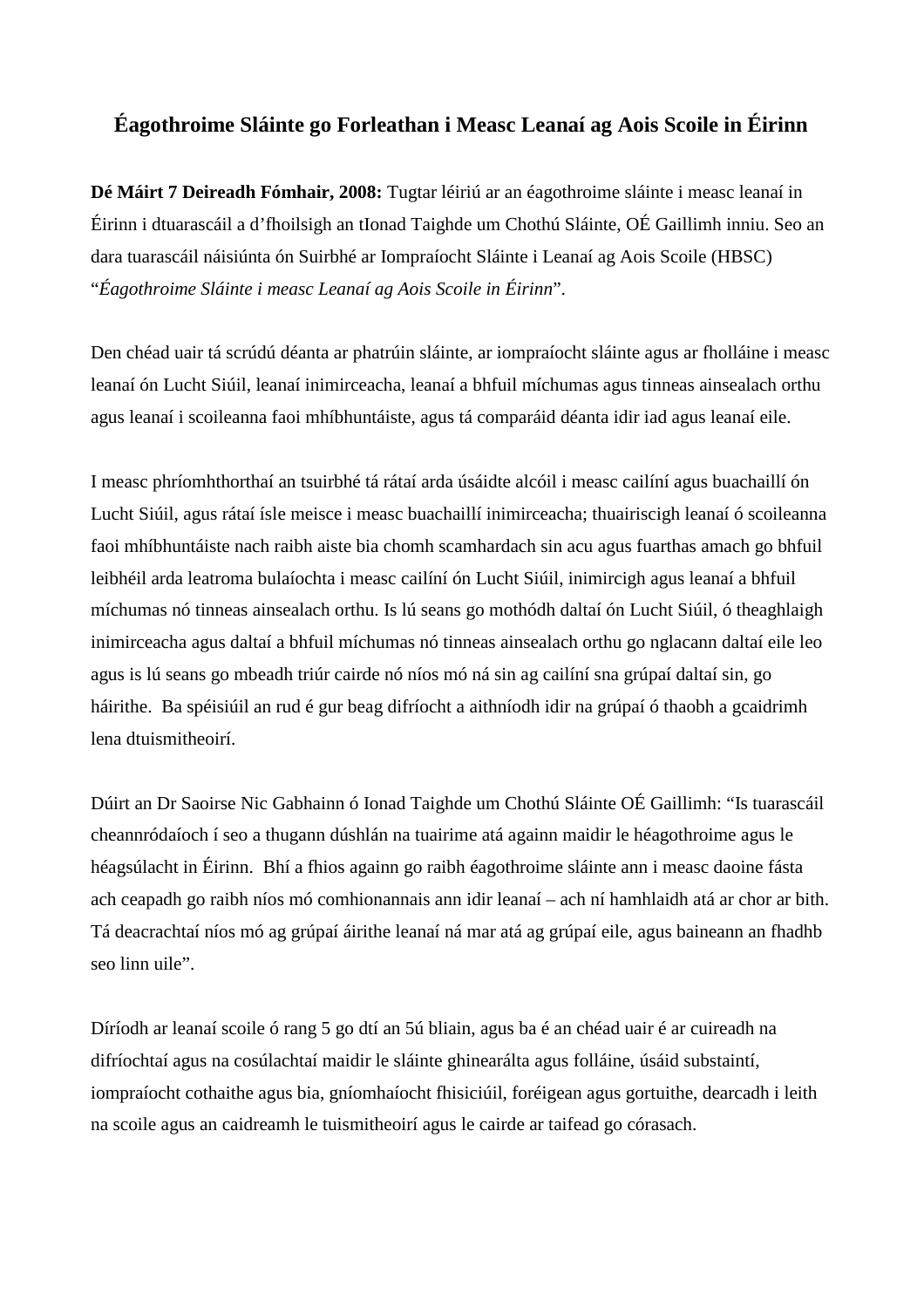Ag fáiltiú di roimh an tuarascáil, dúirt Mary Wallace T.D., An tAire Stáit sa Roinn Sláinte agus Leanaí a bhfuil freagracht ar leith uirthi maidir le Cothú Sláinte agus Sábháilteacht Bia: "Tá sé tábhachtach taifead a choinneáil ar an gcaoi a bhfuil ár gcuid leanaí. Cabhróidh sin linn tuiscint níos fearr a fháil ar na réimsí ar cheart dúinn ár n-iarrachtaí a bheith dírithe orthu. Táimid tiomanta d'fhianaise taighde a úsáid chun cur lenár gcur chuige i leith an chuimsithe shóisialta".

Tá an suirbhé de chuid HBSC Éireann lonnaithe san Ionad Taighde um Chothú Sláinte, OÉ Gaillimh ó 1994 agus is féidir gach tuarascáil agus gach alt a íoslódáil ó [www.nuigalway.ie/hbsc](http://www.nuigalway.ie/hbsc)

- críoch -

# **Údair ar féidir teagmháil a dhéanamh leo agus Sonraí maidir leis an HBSC**

An Dr Michal Molcho 091-493668; 085 7343988; michal.molcho@nuigalway.ie An Dr Colette Kelly 091-493186; [colette.kelly@nuigalway.ie](mailto:colette.kelly@nuigalway.ie) An Dr Saoirse Nic Gabhainn 091-493093; 086 8585177; [saoirse.nicgabhainn@nuigalway.ie](mailto:saoirse.nicgabhainn@nuigalway.ie) Is féidir an tuarascáil iomlán i mBéarla agus i nGaeilge a íoslódáil ó [www.nuigalway.ie/hbsc](http://www.nuigalway.ie/hbsc)

Bailíonn taighde HBSC Éireann sonraí trí cheistneoirí ó leanaí ó rang 5 go dtí an 5ú bliain in 215 scoil in Éirinn. Tá an tuarascáil seo bunaithe ar shampla ionadaíoch náisiúnta de 10,334 leanbh scoile. Tá a bhfuil foilsithe go nuige seo ó HBSC Éireann le fáil ar an láithreán gréasáin [www.nuigalway.ie/hbsc](http://www.nuigalway.ie/hbsc)

Tá HBSC Éireann lonnaithe san Ionad Taighde um Chothú Sláinte in Ollscoil na hÉireann, Gaillimh. Tá an Dr Saoirse Nic Gabhainn, Príomh-Thaighdeoir, an Dr Michal Molcho, Príomh-Imscrúdaitheoir Cúnta agus an Dr Colette Kelly, Bainisteoir Suirbhé i gceannas ar fhoireann HSBC Éireann. Tugann an tAonad Beartais um Chothú Sláinte agus Oifig an Aire Leanaí sa Roinn Sláinte agus Leanaí tacaíocht do HBSC Éireann.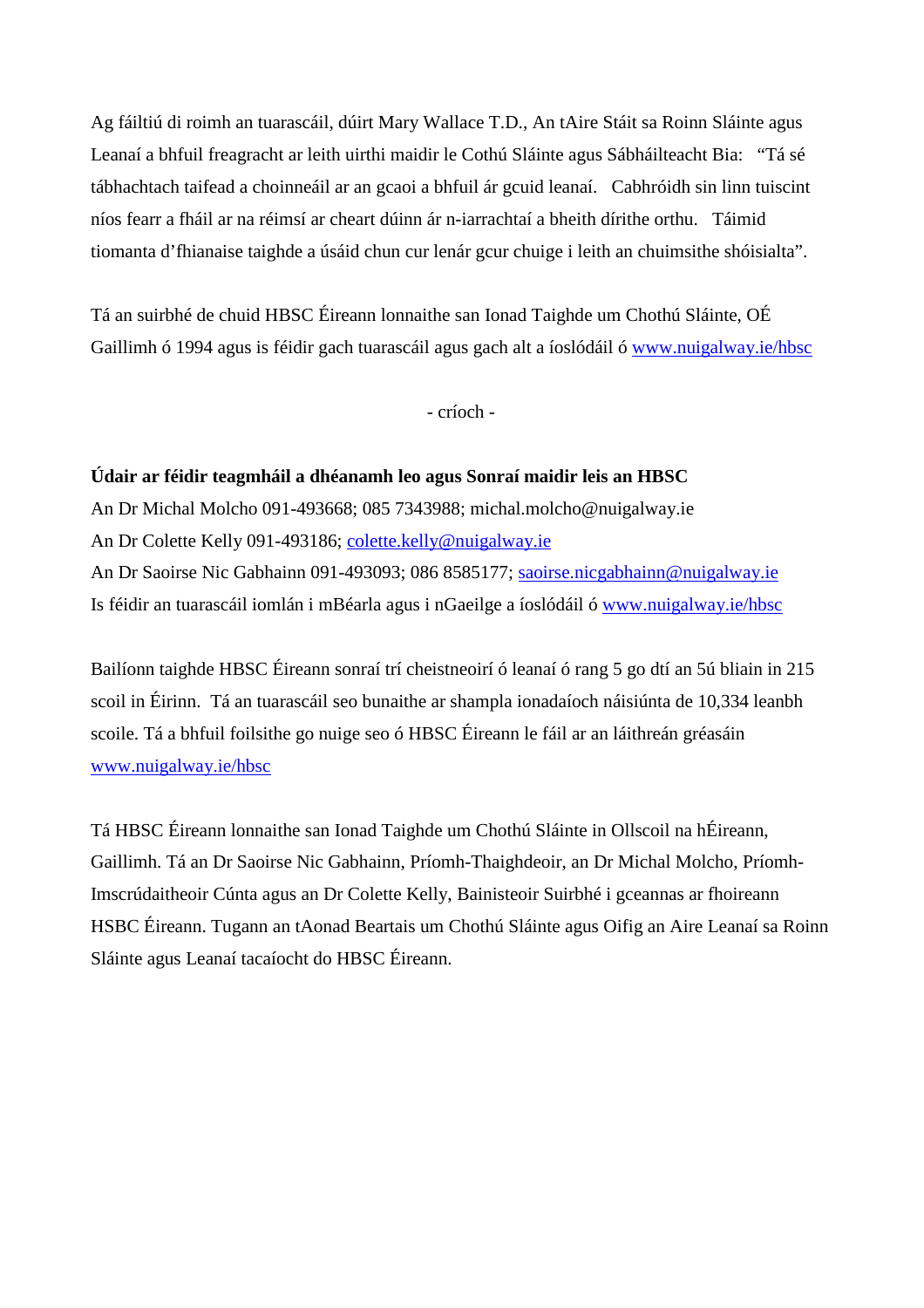## **Nótaí d'eagarthóirí**

#### **An Lucht Siúil**

B'ionann daltaí an Lucht Siúil agus daltaí eile sa mhéid gur thuairiscigh siad go raibh scoth na sláinte acu agus go raibh siad an-sásta lena saol, ach thuairiscigh níos lú daltaí ón Lucht Siúil go raibh siad an-sona leis an saol (71% vs 82%). Ba thúisce a thuairisceodh daltaí ón Lucht Siúil iompraíochtaí riosca, amhail gur chaith siad tobac (25% vs 17%), gur úsáid siad cannabas (21% vs 12%) agus gur ól siad alcól (32% vs 18%). Thuairiscigh níos mó daltaí ón Lucht Siúil nár bhac siad le bricfeasta i rith na seachtaine (21% vs 12%) agus go raibh siad ar aiste bia (28% vs 19%). Thuairiscigh sciar níos mó díobh nach ndearna siad aclaíocht go minic (16% vs 7%). Ba thúisce a thuairisceodh cailíní ón Lucht Siúil go raibh bulaíocht déanta orthu ar scoil (30% vs 16%) ach ní fhacthas aon difríocht maidir le bheith rannpháirteach i mbulaíocht ar dhaoine eile, i dtroid nó i dtuairisciú gortuithe ar theastaigh cóir leighis uathu. Thuairiscigh níos lú daltaí ón Lucht Siúil go raibh dearcadh dearfach acu ar an scoil, mar shampla, gur lú seans go nglacfadh daltaí eile leo mar atá siad (80% vs 86%).

## **Inimircigh**

Thuairiscigh níos lú daltaí inimirceacha go raibh siad an-sásta lena saol faoi láthair (43% vs 53%) nó go raibh siad an-sona leis an saol (74% vs 80%) i gcomparáid le daltaí eile. Thuairiscigh níos mó cailíní inimirceacha nár bhac siad le bricfeasta aon lá i rith na seachtaine (23% vs 14%) agus go raibh siad ar aiste bia (21% vs 12%) i gcomparáid le cailíní eile ach níor cuireadh suntas in aon difríochtaí eile. Thuairiscigh níos lú daltaí inimirceacha go mbíonn siad gníomhach go fisiciúil ar bhonn rialta (50% vs 57%). Ba thúisce a thuairisceodh cailíní inimirceacha go raibh bulaíocht déanta orthu ar scoil (30% vs 23%) ach ní fhacthas aon difríocht maidir le bulaíocht ar dhaoine eile, troid nó gortuithe ar theastaigh cóir leighis uathu a thuairisciú. Thuairiscigh níos lú daltaí inimirceacha go bhfuil na daltaí ina gcuid ranganna cineálta agus cabhrach (62% vs 68%) agus go nglacann daltaí eile leo mar atá siad (73% vs 82%). Thuairiscigh níos mó cailíní inimirceacha nár bhac siad le bricfeasta aon lá i rith na seachtaine (23% vs 14%) agus go raibh siad ar aiste bia (21% vs 12%) i gcomparáid le cailíní eile ach níor cuireadh suntas in aon difríochtaí eile. Thuairiscigh níos lú leanaí inimirceacha go raibh triúr cairde nó níos mó ná sin den inscne chéanna acu (83% vs 91%).

#### **Míchumas agus Tinneas Ainsealach**

Thuairiscigh níos lú daltaí a bhfuil míchumas nó tinneas ainsealach orthu go raibh scoth na sláinte acu (26% vs 36%). Thuairiscigh níos lú buachaillí a bhfuil míchumas nó tinneas ainsealach orthu go